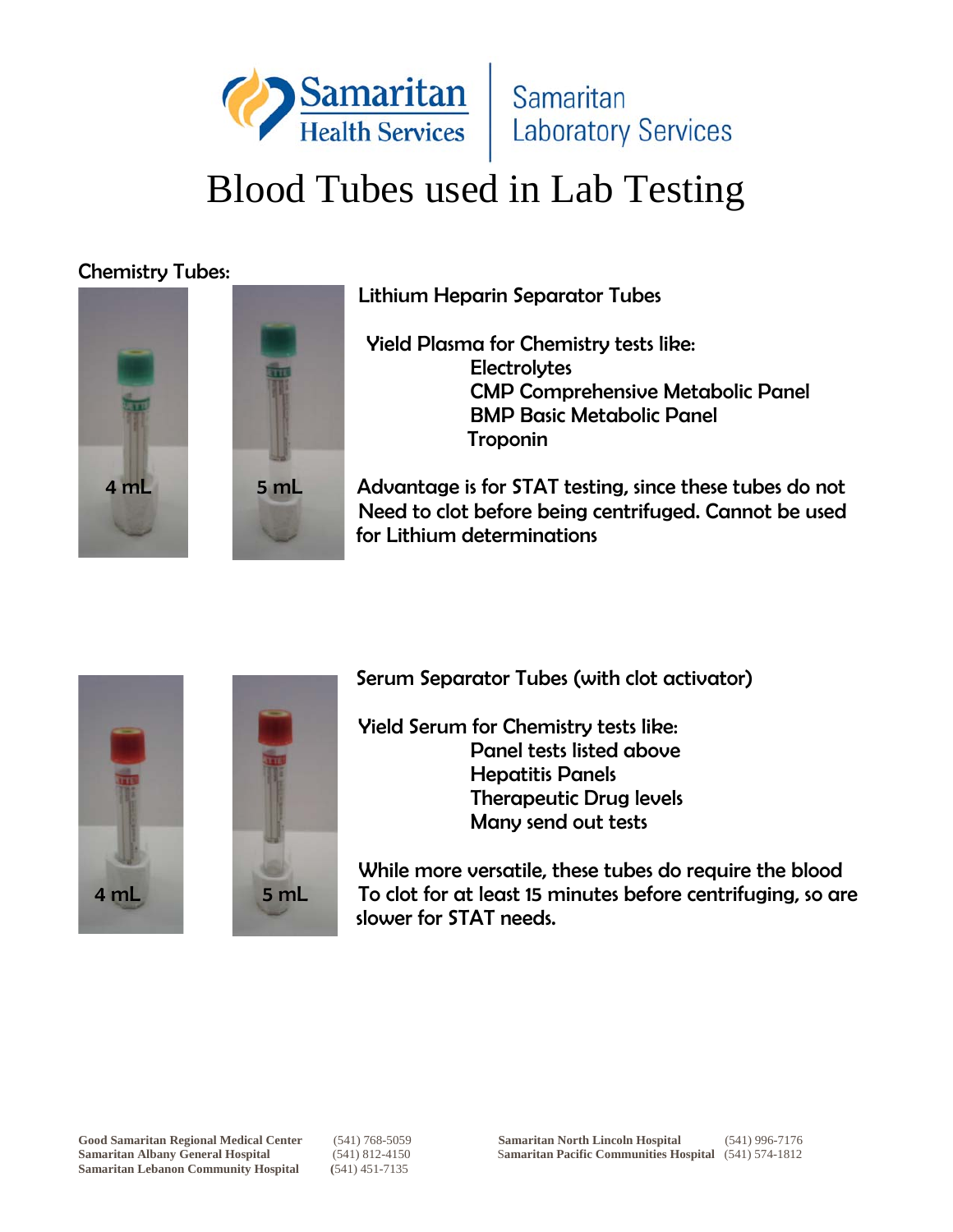

#### Hematology Tube:



 Contains EDTA - ethylene diamine tetraacetic acid – keeps blood from clotting by binding calcium.

Used for Lab tests like:

 CBC – complete blood count Retic – reticulocyte count ESR – erythrocyte sedimentation rate Malarial smears

Whole blood can be used for Glycohemoglobin determinations, a test used to monitor a diabetic patients' glucose control.

#### Blood Bank Tubes:



EDTA Blood Bank Tube

 Full draw on normal patient will yield ~ 5 mL of EDTA plasma.

 Must be collected carefully, any hemolysis is cause for rejection (can interfere with interpretation of BB tests).

Used for Type & Screen, Crossmatch, ABO/Rh testing

 9 mL Often these are used in conjunction with Blood Bank Armbands.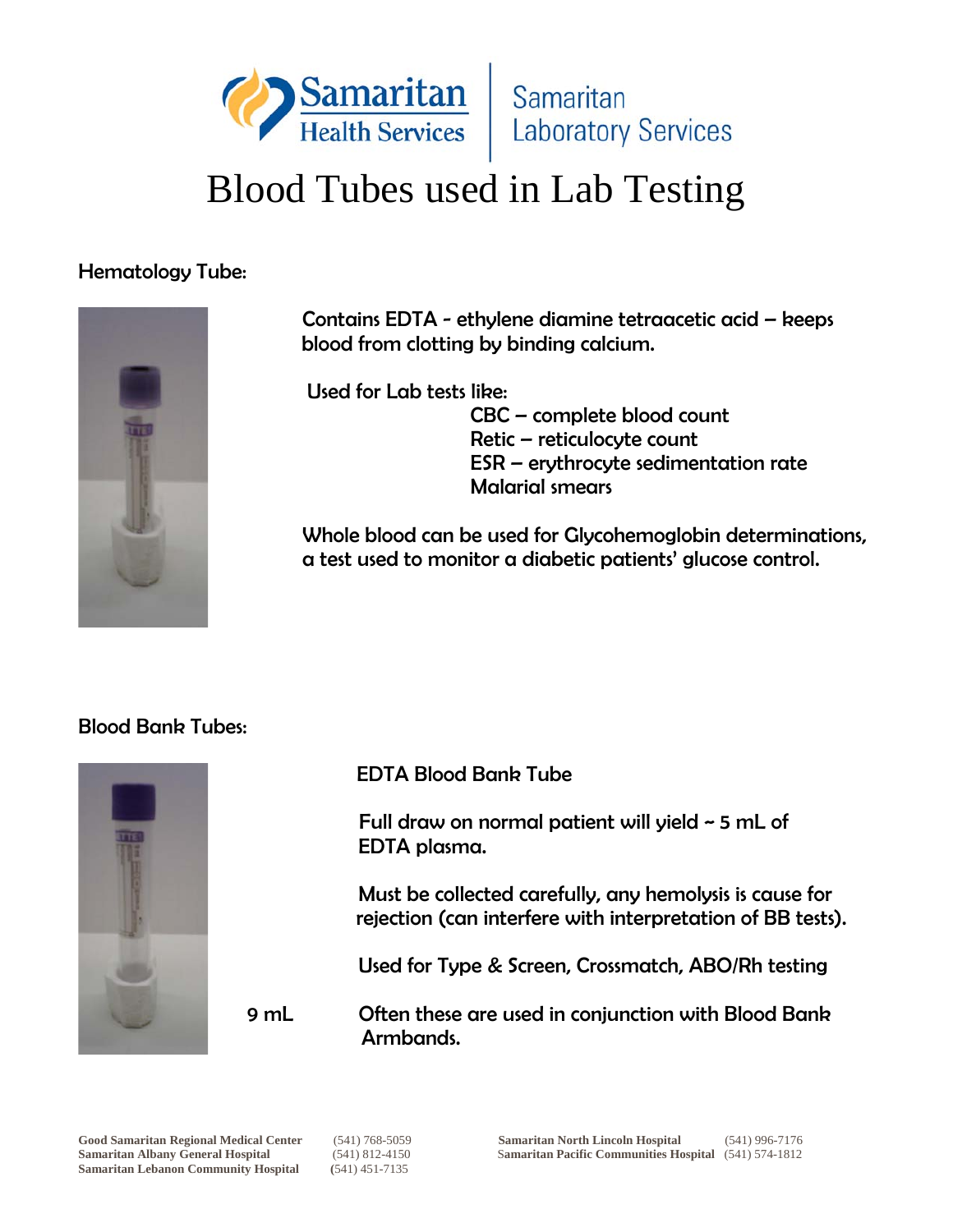

#### Blood Bank Continued



#### Coagulation Tubes:





Prevents clotting by binding Calcium

 Specimens are centrifuged; plasma is used for tests like: Prothrombin Time and INR **Activated partial Thromboplastin Time Fibrinogen** D-Dimer

 It is critical these tubes are properly filled; there is a 2 mL 3 mL guide mark on the tube to help with this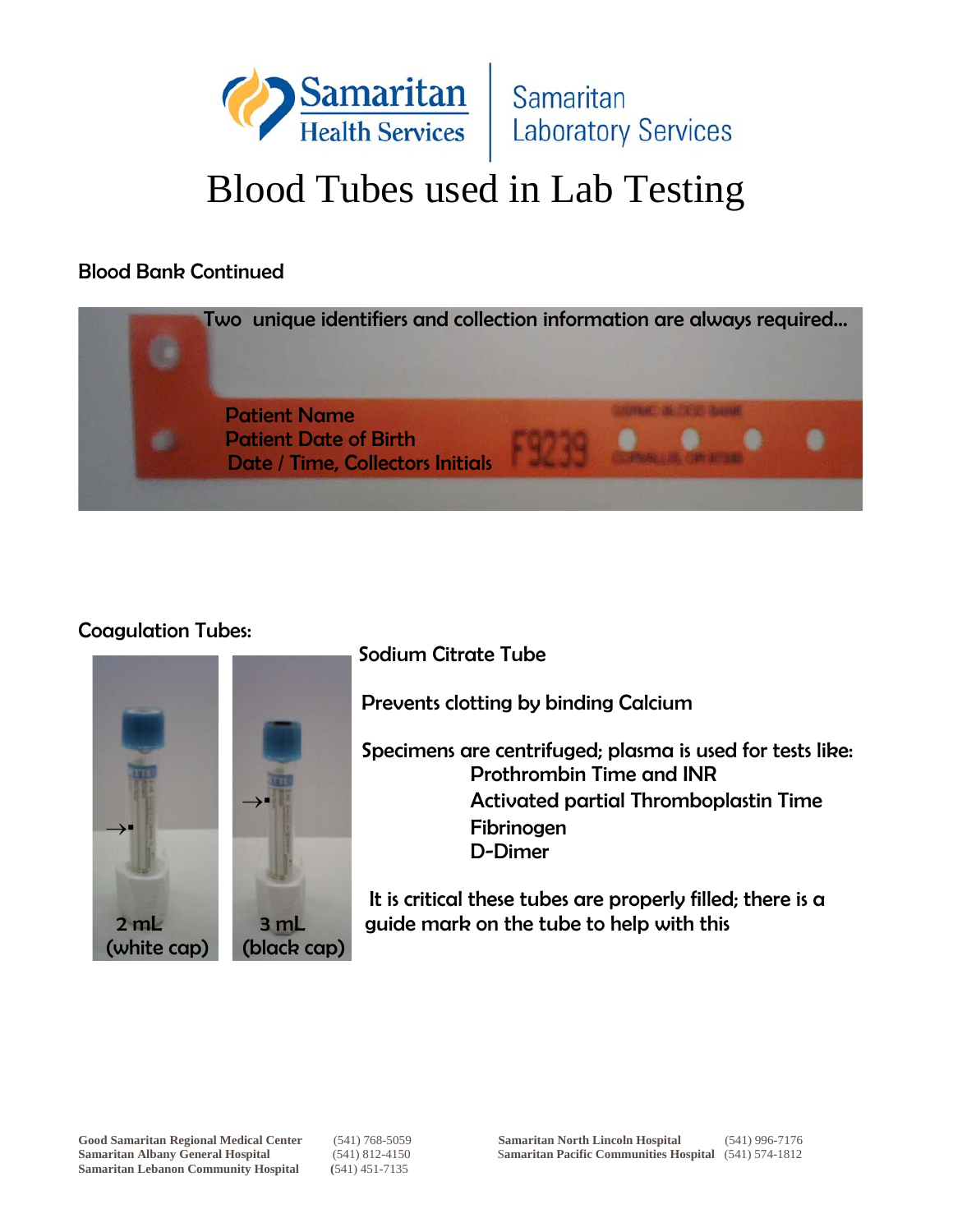

#### Specialty Tubes:



 ACD Tubes – stands for ACD Solution A of trisodium citrate, 22.0g/L; citric acid, 8.0 g/L; and dextrose 24.5 g/L

 Sometimes used in Blood banking, used in Histocompatibility testing (like when screening persons as possible bone marrow donors)



Sodium Heparin

Prevents clotting by neutralizing thrombin

 Venous whole blood can be used for test like: Venous Blood Gas Lactate (Lactic Acid)